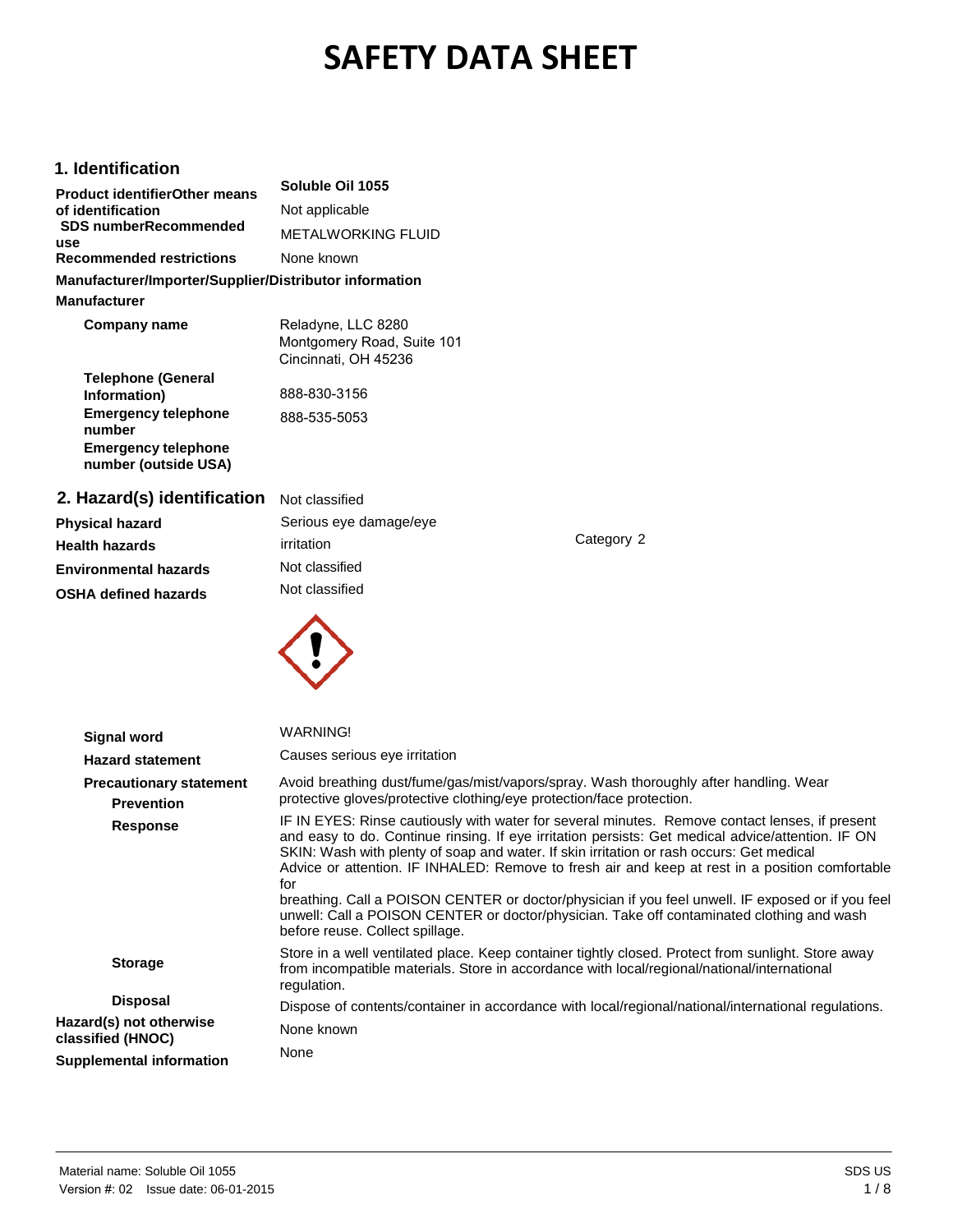## **3. Composition/information on ingredients**

#### **Mixtures**

| <b>Chemical name</b>                          | Common name and synonyms | <b>CAS number</b> | %          |
|-----------------------------------------------|--------------------------|-------------------|------------|
| SEVERELY-HYDROTREATED<br>NAPHTHENIC PETROLEUM |                          | 64742-52-5        | $60 - 100$ |
|                                               |                          |                   |            |

\*Designates that a specific chemical identity and/or percentage of composition has been withheld as a trade secret.

| 4. First-aid measures                                                               |                                                                                                                                                                                                                                                                                                         |
|-------------------------------------------------------------------------------------|---------------------------------------------------------------------------------------------------------------------------------------------------------------------------------------------------------------------------------------------------------------------------------------------------------|
| <b>Inhalation</b>                                                                   | If breathing is difficult, remove to fresh air and keep at rest in a position comfortable for breathing.<br>Call a POISON CENTER or doctor/physician if you feel unwell. Under normal conditions of<br>intended use, this material is not expected to be an inhalation hazard.                          |
| <b>Skin contact</b>                                                                 | Immediately flush with plenty of water for at least 15 minutes while removing contaminated clothing<br>and shoes. If skin irritation occurs: Get medical advice/attention. Wash contaminated clothing<br>before reuse.                                                                                  |
| Eye contact                                                                         | Immediately flush eyes with plenty of water for at least 15 minutes. Remove contact lenses, if<br>present and easy to do. Continue rinsing. If eye irritation persists: Get medical advice/attention.                                                                                                   |
| Ingestion                                                                           | Rinse mouth thoroughly. Do not give liquids. Never give anything by mouth to a victim who is<br>unconscious or is having convulsions. Do not induce vomiting. If vomiting occurs, keep head low<br>so that stomach content doesn't get into the lungs. Get medical advice/attention if you feel unwell. |
| <b>Most important</b><br>symptoms/effects, acute and<br>delayed                     | Severe eye irritation. Symptoms may include stinging, tearing, redness, swelling, and blurred<br>vision.                                                                                                                                                                                                |
| <b>Indication of immediate</b><br>medical attention and special<br>treatment needed | Provide general supportive measures and treat symptomatically. Symptoms may be delayed.                                                                                                                                                                                                                 |
| <b>General information</b>                                                          | If exposed or concerned: Get medical advice/attention. Show this safety data sheet to the doctor in<br>attendance. Wash contaminated clothing before reuse.                                                                                                                                             |
| 5. Fire-fighting measures                                                           |                                                                                                                                                                                                                                                                                                         |
| Suitable extinguishing media                                                        | Foam. Dry chemicals. Carbon dioxide (CO2). Use extinguishing measures that are appropriate to<br>local circumstances and the surrounding environment.                                                                                                                                                   |
| Unsuitable extinguishing<br>media                                                   | Do not use water jet as an extinguisher, as this will spread the fire.                                                                                                                                                                                                                                  |
| Specific hazards arising from<br>the chemical                                       | During fire, gases hazardous to health may be formed.                                                                                                                                                                                                                                                   |
| Special protective equipment<br>and precautions for firefighters                    | Wear suitable protective equipment.                                                                                                                                                                                                                                                                     |
| <b>Fire fighting</b><br>equipment/instructions                                      | Use standard firefighting procedures and consider the hazards of other involved materials. Move<br>containers from fire area if you can do so without risk.                                                                                                                                             |
| <b>Specific methods</b>                                                             | Use standard firefighting procedures and consider the hazards of other involved materials. In the<br>event of fire and/or explosion do not breathe fumes.                                                                                                                                               |
| <b>General fire hazards</b>                                                         | No unusual fire or explosion hazards noted.                                                                                                                                                                                                                                                             |
|                                                                                     |                                                                                                                                                                                                                                                                                                         |

#### **6. Accidental release measures**

**Personal precautions, protective equipment and emergency procedures** Keep unnecessary personnel away. Keep people away from and upwind of spill/leak. Wear appropriate protective equipment and clothing during clean-up. Do not breathe mist or vapor. Do not touch damaged containers or spilled material unless wearing appropriate protective clothing. Ensure adequate ventilation. Local authorities should be advised if significant spillages cannot be contained. For personal protection, see section 8 of the SDS.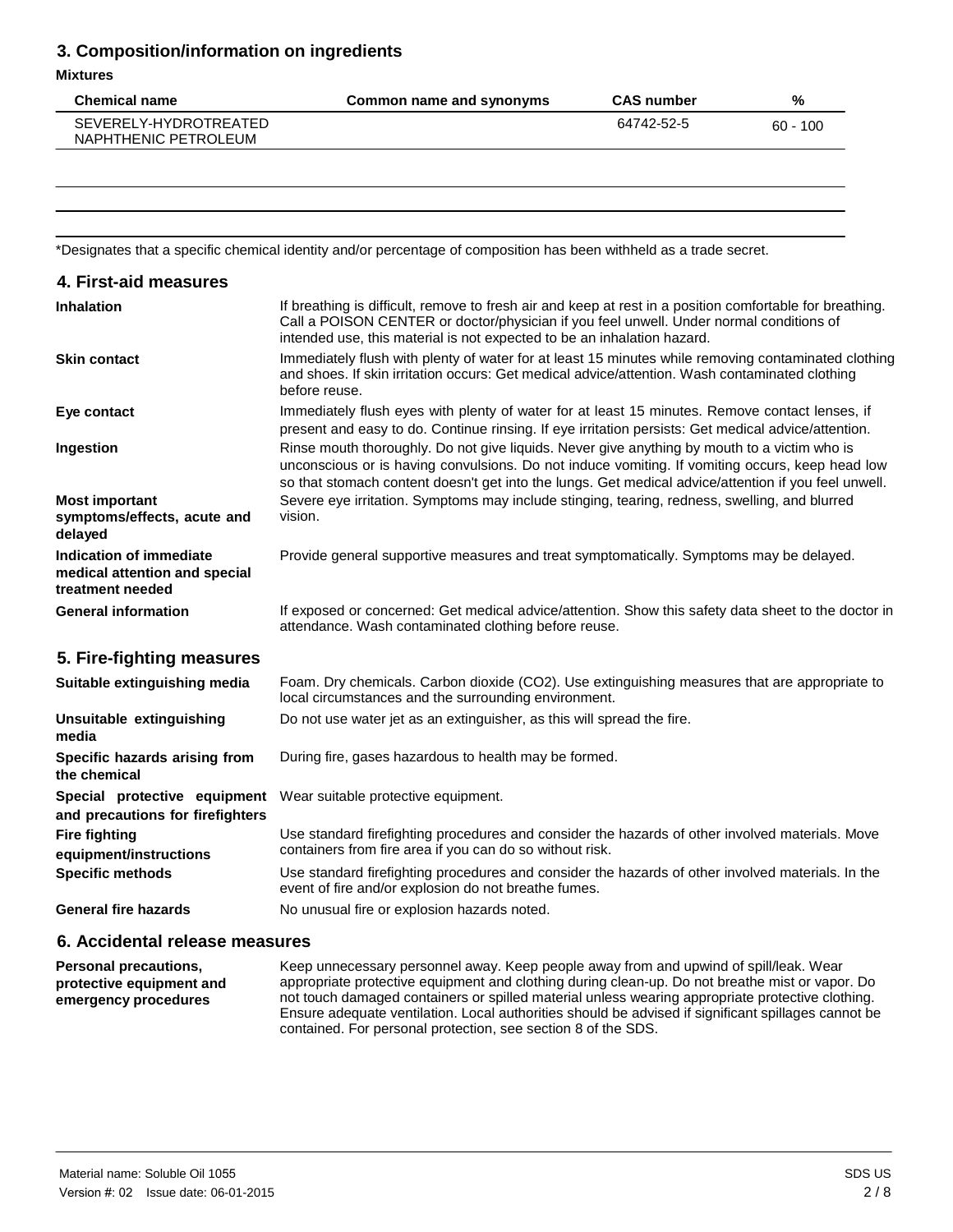| <b>Methods and materials for</b><br>containment and cleaning up | Local authorities should be advised if significant spillages cannot be contained.                                                                                                                                                                                                                                                                                                                                                         |  |
|-----------------------------------------------------------------|-------------------------------------------------------------------------------------------------------------------------------------------------------------------------------------------------------------------------------------------------------------------------------------------------------------------------------------------------------------------------------------------------------------------------------------------|--|
|                                                                 | Large Spills: Stop the flow of material, if this is without risk. Use water spray to reduce vapors or<br>divert vapor cloud drift. Dike the spilled material, where this is possible. Cover with plastic sheet to<br>prevent spreading. Absorb in vermiculite, dry sand or earth and place into containers. Clean up in<br>accordance with all applicable regulations. Following product recovery, flush area with water.                 |  |
|                                                                 | Small Spills: Wipe up with absorbent material (e.g. cloth, fleece). Clean surface thoroughly to<br>remove residual contamination.                                                                                                                                                                                                                                                                                                         |  |
| <b>Environmental precautions</b>                                | Never return spills to original containers for re-use. For waste disposal, see section 13 of the SDS.<br>Avoid discharge into drains, water courses or onto the ground. Contact local authorities in case of<br>spillage to drain/aquatic environment. Use appropriate containment to avoid environmental<br>contamination.                                                                                                               |  |
| 7. Handling and storage                                         |                                                                                                                                                                                                                                                                                                                                                                                                                                           |  |
| <b>Precautions for safe handling</b>                            | Do not cut, weld, solder, drill, grind, or expose containers to heat, flame, sparks, or other sources<br>of ignition. Avoid contact with eyes. Avoid prolonged exposure. Provide adequate ventilation. Wear<br>appropriate personal protective equipment. Observe good industrial hygiene practices.                                                                                                                                      |  |
| Conditions for safe storage,<br>including any incompatibilities | To maintain product quality, do not store in heat or direct sunlight. Store in original tightly closed<br>container. Room temperature - normal conditions. Store away from incompatible materials (see<br>Section 10 of the SDS). Keep this material away from food, drink and animal feed. Do not allow<br>material to freeze. If frozen, product may separate. Thaw completely at room temperature and stir<br>thoroughly prior to use. |  |

# **8. Exposure controls/personal protection**

## **Occupational exposure limits**

**U.S. - OSHA** 

|                                                                              | <b>Type</b>                                                                                                                                                                                                                                                                                                                                                                                                                                                                                 | Value              |  |
|------------------------------------------------------------------------------|---------------------------------------------------------------------------------------------------------------------------------------------------------------------------------------------------------------------------------------------------------------------------------------------------------------------------------------------------------------------------------------------------------------------------------------------------------------------------------------------|--------------------|--|
| SEVERELY-HYDROTREAT<br>ED NAPHTHENIC<br>PETROLEUM (CAS<br>64742-52-5)        | PEL                                                                                                                                                                                                                                                                                                                                                                                                                                                                                         | $5$ mg/m $3$       |  |
| <b>U.S. - NIOSH</b>                                                          |                                                                                                                                                                                                                                                                                                                                                                                                                                                                                             |                    |  |
|                                                                              | <b>Type</b>                                                                                                                                                                                                                                                                                                                                                                                                                                                                                 | Value              |  |
| SEVERELY-HYDROTREAT<br>ED NAPHTHENIC<br>PETROLEUM (CAS<br>64742-52-5)        | <b>STEL</b>                                                                                                                                                                                                                                                                                                                                                                                                                                                                                 | 10 mg/m3           |  |
|                                                                              | <b>TWA</b>                                                                                                                                                                                                                                                                                                                                                                                                                                                                                  | $5 \text{ mg/m}$ 3 |  |
| <b>ACGIH</b>                                                                 |                                                                                                                                                                                                                                                                                                                                                                                                                                                                                             |                    |  |
|                                                                              | <b>Type</b>                                                                                                                                                                                                                                                                                                                                                                                                                                                                                 | <b>Value</b>       |  |
| SEVERELY-HYDROTREAT<br><b>ED NAPHTHENIC</b><br>PETROLEUM (CAS<br>64742-52-5) | <b>TWA</b>                                                                                                                                                                                                                                                                                                                                                                                                                                                                                  | $5$ mg/m $3$       |  |
| Appropriate engineering<br>controls                                          | Good general ventilation (typically 10 air changes per hour) should be used. Ventilation rates<br>should be matched to conditions. If applicable, use process enclosures, local exhaust ventilation,<br>or other engineering controls to maintain airborne levels below recommended exposure limits. If<br>exposure limits have not been established, maintain airborne levels to an acceptable level. Provide<br>eyewash station. Eye wash fountain and emergency showers are recommended. |                    |  |
|                                                                              | Individual protection measures, such as personal protective equipment                                                                                                                                                                                                                                                                                                                                                                                                                       |                    |  |
| <b>Eye/face protection</b>                                                   | Wear safety glasses with side shields (or goggles). Do not get in eyes. Eye wash fountain is<br>recommended.                                                                                                                                                                                                                                                                                                                                                                                |                    |  |
| <b>Skin protection</b>                                                       |                                                                                                                                                                                                                                                                                                                                                                                                                                                                                             |                    |  |
| <b>Hand protection</b>                                                       | Use protective gloves made of: Nitrile.                                                                                                                                                                                                                                                                                                                                                                                                                                                     |                    |  |
| Other                                                                        | Wear suitable protective clothing and gloves.                                                                                                                                                                                                                                                                                                                                                                                                                                               |                    |  |
| <b>Respiratory protection</b>                                                | In case of insufficient ventilation, wear suitable respiratory equipment.                                                                                                                                                                                                                                                                                                                                                                                                                   |                    |  |
| <b>Thermal hazards</b>                                                       | Wear appropriate thermal protective clothing, when necessary.                                                                                                                                                                                                                                                                                                                                                                                                                               |                    |  |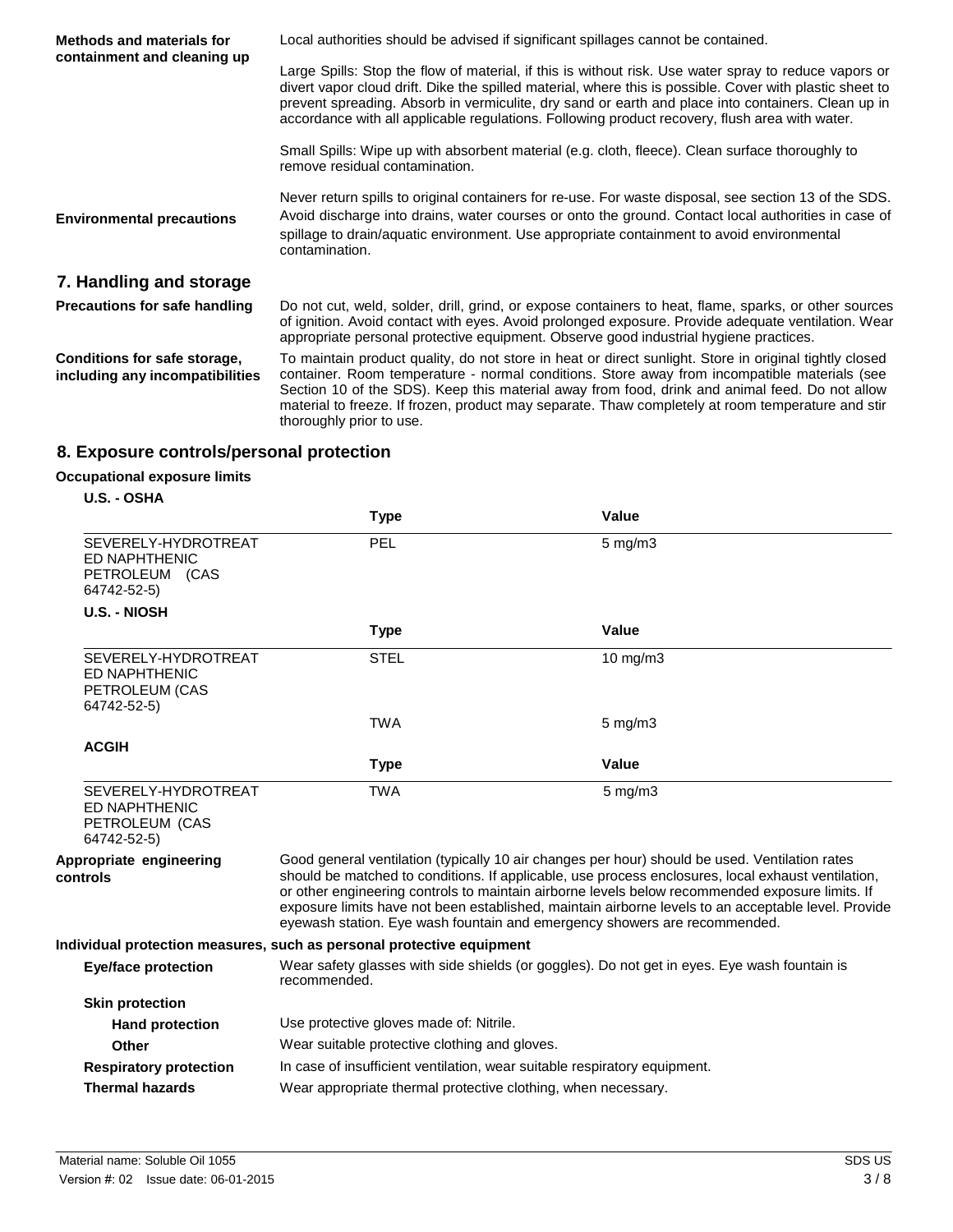**General hygiene** When using, do not eat, drink or smoke. Do not get in eyes, on skin, on clothing. Always observe **considerations** good personal hygiene measures, such as washing after handling the material and before eating, drinking, and/or smoking. Routinely wash work clothing and protective equipment to remove contaminants.

#### **9. Physical and chemical properties**

| <b>Appearance</b>                                 | Clear amber                          |  |  |
|---------------------------------------------------|--------------------------------------|--|--|
| <b>Physical state</b>                             | Liquid                               |  |  |
| Form                                              | Liquid                               |  |  |
| Color                                             | Amber                                |  |  |
| Odor                                              | PETROLEUM                            |  |  |
| <b>Odor threshold</b>                             | Not available.                       |  |  |
| рH                                                | 8.8-9.3 Typical                      |  |  |
| <b>Melting point/freezing point</b>               | $<$ 32 °F ( $<$ 0 °C)                |  |  |
| Initial boiling point and boiling<br>range        | > 212 °F (> 100 °C)                  |  |  |
| <b>Flash point</b>                                | 350 °F (176.7 °C) Cleveland Open Cup |  |  |
| <b>Evaporation rate</b>                           | Like water when diluted              |  |  |
| <b>Flammability (solid, gas)</b>                  | Not applicable                       |  |  |
| Upper/lower flammability or explosive limits      |                                      |  |  |
| <b>Flammability limit - lower</b><br>(%)          | Not available                        |  |  |
| <b>Flammability limit - upper</b><br>(%)          | Not available                        |  |  |
| Explosive limit - lower (%)                       | Not available                        |  |  |
| Explosive limit - upper (%)                       | Not available                        |  |  |
| Vapor pressure                                    | Not available                        |  |  |
| <b>Vapor density</b>                              | Not available                        |  |  |
| <b>Relative density</b>                           | .958 kg/m <sup>3</sup>               |  |  |
| Solubility(ies)                                   | 100 % Water Miscible                 |  |  |
| <b>Partition coefficient</b><br>(n-octanol/water) | Not available                        |  |  |
| <b>Auto-ignition temperature</b>                  | Not available                        |  |  |
| <b>Decomposition temperature</b>                  | Not available                        |  |  |
| <b>Viscosity</b>                                  | Not available                        |  |  |
| <b>Other information</b>                          |                                      |  |  |
| pH in aqueous solution                            | $9.1 \& 5\%$                         |  |  |
| <b>Specific gravity</b>                           | 0.94                                 |  |  |
| <b>VOC ASTM D2369</b>                             | $10\%$                               |  |  |

#### **10. Stability and reactivity**

| <b>Reactivity</b>                          | The product is stable and non-reactive under normal conditions of use, storage and transport.            |  |  |
|--------------------------------------------|----------------------------------------------------------------------------------------------------------|--|--|
| <b>Chemical stability</b>                  | Material is stable under normal conditions.                                                              |  |  |
| Possibility of hazardous<br>reactions      | No dangerous reaction known under conditions of normal use. Hazardous polymerization does not<br>occur.  |  |  |
| <b>Conditions to avoid</b>                 | Heat, flames and sparks. Temperatures exceeding the flash point. Contact with incompatible<br>materials. |  |  |
| Incompatible materials                     | Avoid contact with oxidizers or reducing agents.                                                         |  |  |
| <b>Hazardous decomposition</b><br>products | Smoke, fumes, and oxides of carbon                                                                       |  |  |

### **11. Toxicological information**

#### **Information on likely routes of exposure**

**Inhalation** Prolonged inhalation may be harmful. May be harmful if swallowed and enters airways.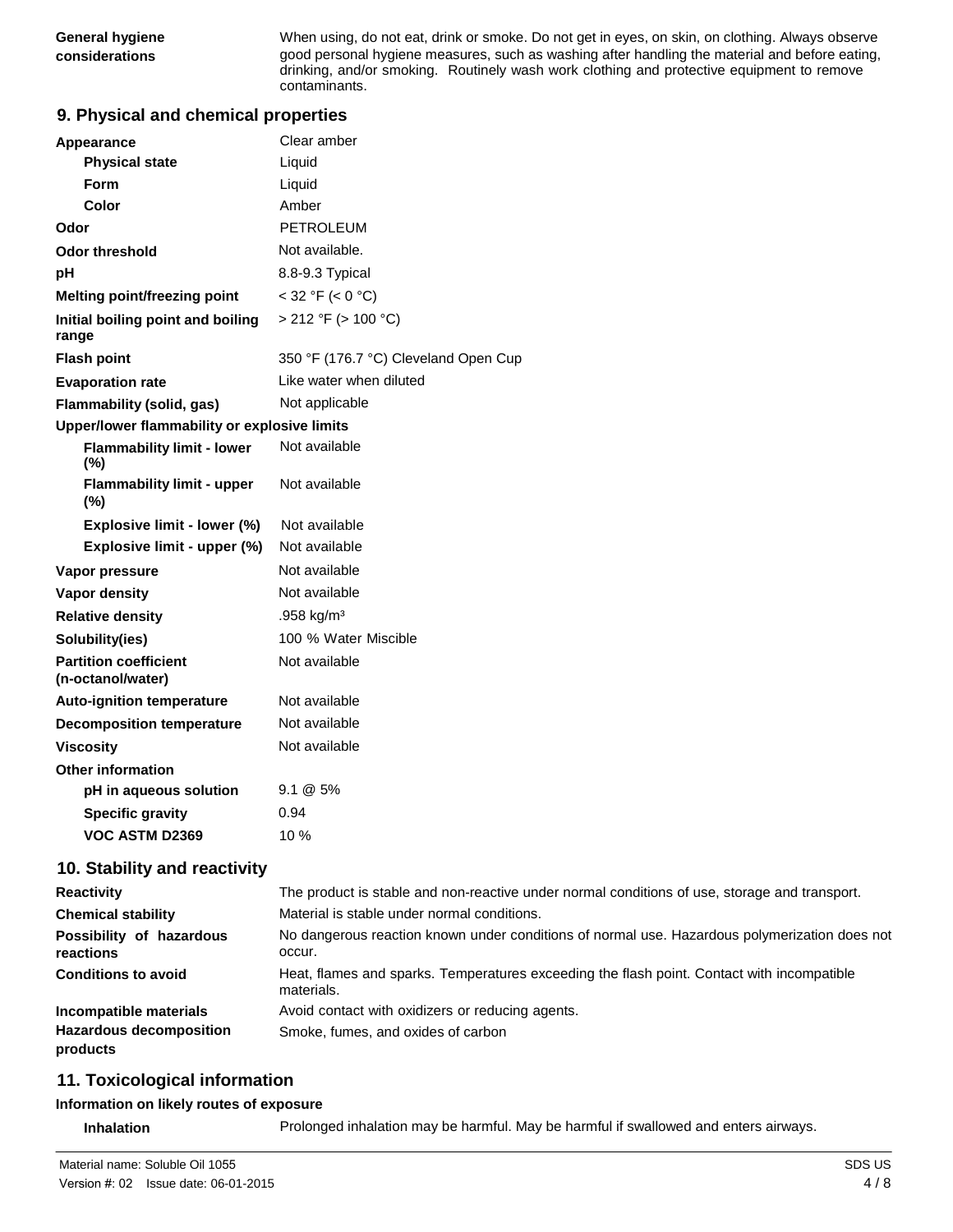| <b>Skin contact</b>                                                                | May be irritating to the skin. Frequent or prolonged contact may defat and dry the skin, leading to<br>discomfort and dermatitis. |
|------------------------------------------------------------------------------------|-----------------------------------------------------------------------------------------------------------------------------------|
| Eye contact                                                                        | Causes serious eye irritation. Direct contact with eyes may cause temporary irritation.                                           |
| Ingestion                                                                          | Expected to be a low ingestion hazard.                                                                                            |
| Symptoms related to the<br>physical, chemical and<br>toxicological characteristics | Severe eye irritation. Symptoms may include stinging, tearing, redness, swelling, and blurred<br>vision.                          |

# **Information on toxicological effects**

**Acute toxicity** 

| Expected to be a low hazard for usual industrial or commercial handling by trained personnel. |
|-----------------------------------------------------------------------------------------------|
|-----------------------------------------------------------------------------------------------|

| Components  | <b>Species</b>                                              | <b>Test Results</b> |
|-------------|-------------------------------------------------------------|---------------------|
|             | SEVERELY-HYDROTREATED NAPHTHENIC PETROLEUM (CAS 64742-52-5) |                     |
| Acute       |                                                             |                     |
| Dermal      |                                                             |                     |
| LD50        | Rabbit                                                      | > 5000 mg/kg        |
| Inhalation  |                                                             |                     |
| <b>LC50</b> | Rat                                                         | 5.7 mg/l, 4 hours   |
| Oral        |                                                             |                     |
| LD50        | Rat                                                         | > 5000 mg/kg        |
|             |                                                             |                     |

\* Estimates for product may be based on additional component data not shown.

| <b>Skin corrosion/irritation</b>     | Prolonged skin contact may cause temporary irritation. Defatting, drying and cracking of skin.                      |  |  |
|--------------------------------------|---------------------------------------------------------------------------------------------------------------------|--|--|
| Serious eye damage/eye<br>irritation | Causes serious eye irritation.                                                                                      |  |  |
| Respiratory or skin sensitization    |                                                                                                                     |  |  |
| <b>Respiratory sensitization</b>     | Not a respiratory sensitizer.                                                                                       |  |  |
| <b>Skin sensitization</b>            | This product is not expected to cause skin sensitization.                                                           |  |  |
| Germ cell mutagenicity               | No data available to indicate product or any components present at greater than 0.1% are<br>mutagenic or genotoxic. |  |  |
| Carcinogenicity                      | This product is not considered to be a carcinogen by IARC, ACGIH, NTP, or OSHA.                                     |  |  |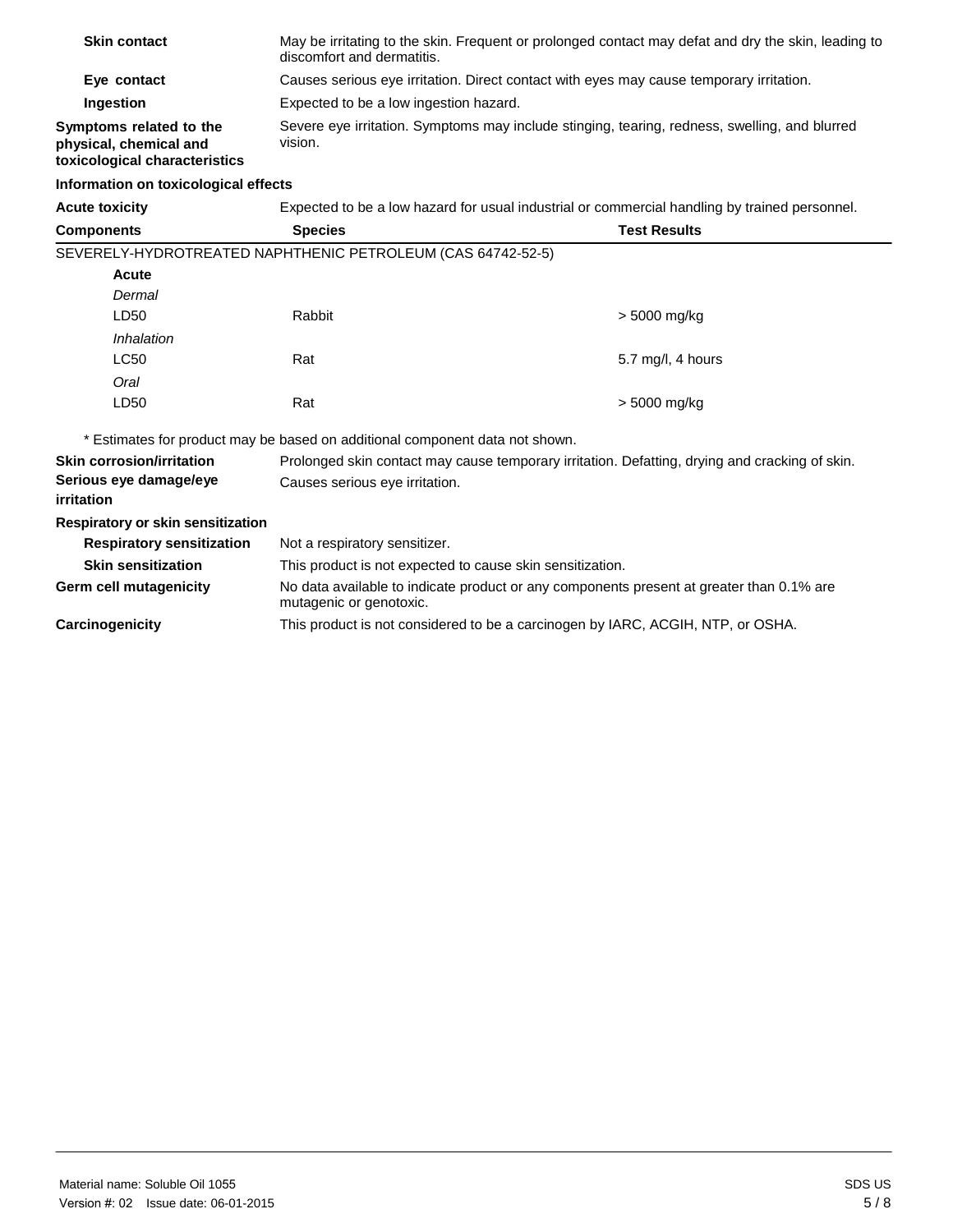| US. OSHA Specifically Regulated Substances (29 CFR 1910.1001-1050)           |                                                                                                                                                                                                                        |                                                            |                                                                                                                                                                                                       |
|------------------------------------------------------------------------------|------------------------------------------------------------------------------------------------------------------------------------------------------------------------------------------------------------------------|------------------------------------------------------------|-------------------------------------------------------------------------------------------------------------------------------------------------------------------------------------------------------|
| Not listed.                                                                  |                                                                                                                                                                                                                        |                                                            |                                                                                                                                                                                                       |
| <b>Reproductive toxicity</b>                                                 |                                                                                                                                                                                                                        |                                                            | This product is not expected to cause reproductive or developmental effects.                                                                                                                          |
| Specific target organ toxicity -<br>single exposure                          | Not classified.                                                                                                                                                                                                        |                                                            |                                                                                                                                                                                                       |
| Specific target organ toxicity -<br>repeated exposure                        | Not classified.                                                                                                                                                                                                        |                                                            |                                                                                                                                                                                                       |
| <b>Aspiration hazard</b>                                                     | injury or death.                                                                                                                                                                                                       |                                                            | If aspirated into lungs during swallowing or vomiting, may cause chemical pneumonia, pulmonary                                                                                                        |
| <b>Chronic effects</b>                                                       |                                                                                                                                                                                                                        | Prolonged inhalation may be harmful.                       |                                                                                                                                                                                                       |
| 12. Ecological information                                                   |                                                                                                                                                                                                                        |                                                            |                                                                                                                                                                                                       |
| <b>Ecotoxicity</b>                                                           |                                                                                                                                                                                                                        |                                                            | The product is not classified as environmentally hazardous. However, this does not exclude the<br>possibility that large or frequent spills can have a harmful or damaging effect on the environment. |
| <b>Components</b>                                                            |                                                                                                                                                                                                                        | <b>Species</b>                                             | <b>Test Results</b>                                                                                                                                                                                   |
|                                                                              |                                                                                                                                                                                                                        |                                                            |                                                                                                                                                                                                       |
| SEVERELY-HYDROTREATED NAPHTHENIC PETROLEUM (CAS 64742-52-5)                  |                                                                                                                                                                                                                        |                                                            |                                                                                                                                                                                                       |
| <b>Aquatic</b>                                                               |                                                                                                                                                                                                                        |                                                            |                                                                                                                                                                                                       |
| Acute                                                                        |                                                                                                                                                                                                                        |                                                            |                                                                                                                                                                                                       |
| Fish                                                                         | <b>LC50</b>                                                                                                                                                                                                            | Fish                                                       | $>$ 100 mg/l, 96 hours                                                                                                                                                                                |
| * Estimates for product may be based on additional component data not shown. |                                                                                                                                                                                                                        |                                                            |                                                                                                                                                                                                       |
| Persistence and degradability                                                |                                                                                                                                                                                                                        | No data is available on the degradability of this product. |                                                                                                                                                                                                       |
| <b>Bioaccumulative potential</b>                                             |                                                                                                                                                                                                                        |                                                            |                                                                                                                                                                                                       |
| Partition coefficient n-octanol / water (log Kow)                            |                                                                                                                                                                                                                        |                                                            |                                                                                                                                                                                                       |
|                                                                              |                                                                                                                                                                                                                        |                                                            |                                                                                                                                                                                                       |
| <b>Mobility in soil</b>                                                      | No data available.                                                                                                                                                                                                     |                                                            |                                                                                                                                                                                                       |
| Other adverse effects                                                        | No other adverse environmental effects (e.g. ozone depletion, photochemical ozone creation<br>potential, endocrine disruption, global warming potential) are expected from this component.                             |                                                            |                                                                                                                                                                                                       |
| 13. Disposal considerations                                                  |                                                                                                                                                                                                                        |                                                            |                                                                                                                                                                                                       |
| <b>Disposal instructions</b>                                                 |                                                                                                                                                                                                                        |                                                            | Consult authorities before disposal. Do not contaminate ponds, waterways or ditches with                                                                                                              |
|                                                                              |                                                                                                                                                                                                                        | local/regional/national/international regulations.         | chemical or used container. Dispose of contents/container in accordance with                                                                                                                          |
| Local disposal regulations                                                   |                                                                                                                                                                                                                        | Dispose in accordance with all applicable regulations.     |                                                                                                                                                                                                       |
| Hazardous waste code                                                         | The waste code should be assigned in discussion between the user, the producer and the waste<br>disposal company.                                                                                                      |                                                            |                                                                                                                                                                                                       |
| Waste from residues / unused<br>products                                     | Dispose of in accordance with local regulations. Empty containers or liners may retain some<br>product residues. This material and its container must be disposed of in a safe manner (see:<br>Disposal instructions). |                                                            |                                                                                                                                                                                                       |
| <b>Contaminated packaging</b>                                                |                                                                                                                                                                                                                        | emptied. Do not re-use empty containers.                   | Empty containers should be taken to an approved waste handling site for recycling or disposal.<br>Since emptied containers may retain product residue, follow label warnings even after container is  |
| 14. Transport information                                                    |                                                                                                                                                                                                                        |                                                            |                                                                                                                                                                                                       |
| <b>DOT</b>                                                                   |                                                                                                                                                                                                                        |                                                            |                                                                                                                                                                                                       |
| Not regulated as dangerous goods. Not regulated by D.O.T.                    |                                                                                                                                                                                                                        |                                                            |                                                                                                                                                                                                       |
| <b>IATA</b>                                                                  |                                                                                                                                                                                                                        |                                                            |                                                                                                                                                                                                       |
| Not regulated as dangerous goods. Not regulated by D.O.T.                    |                                                                                                                                                                                                                        |                                                            |                                                                                                                                                                                                       |

**IMDG** 

Not regulated as dangerous goods. Not regulated by D.O.T.

**Transport in bulk according to** Not established. **Annex II of MARPOL 73/78 and the IBC Code**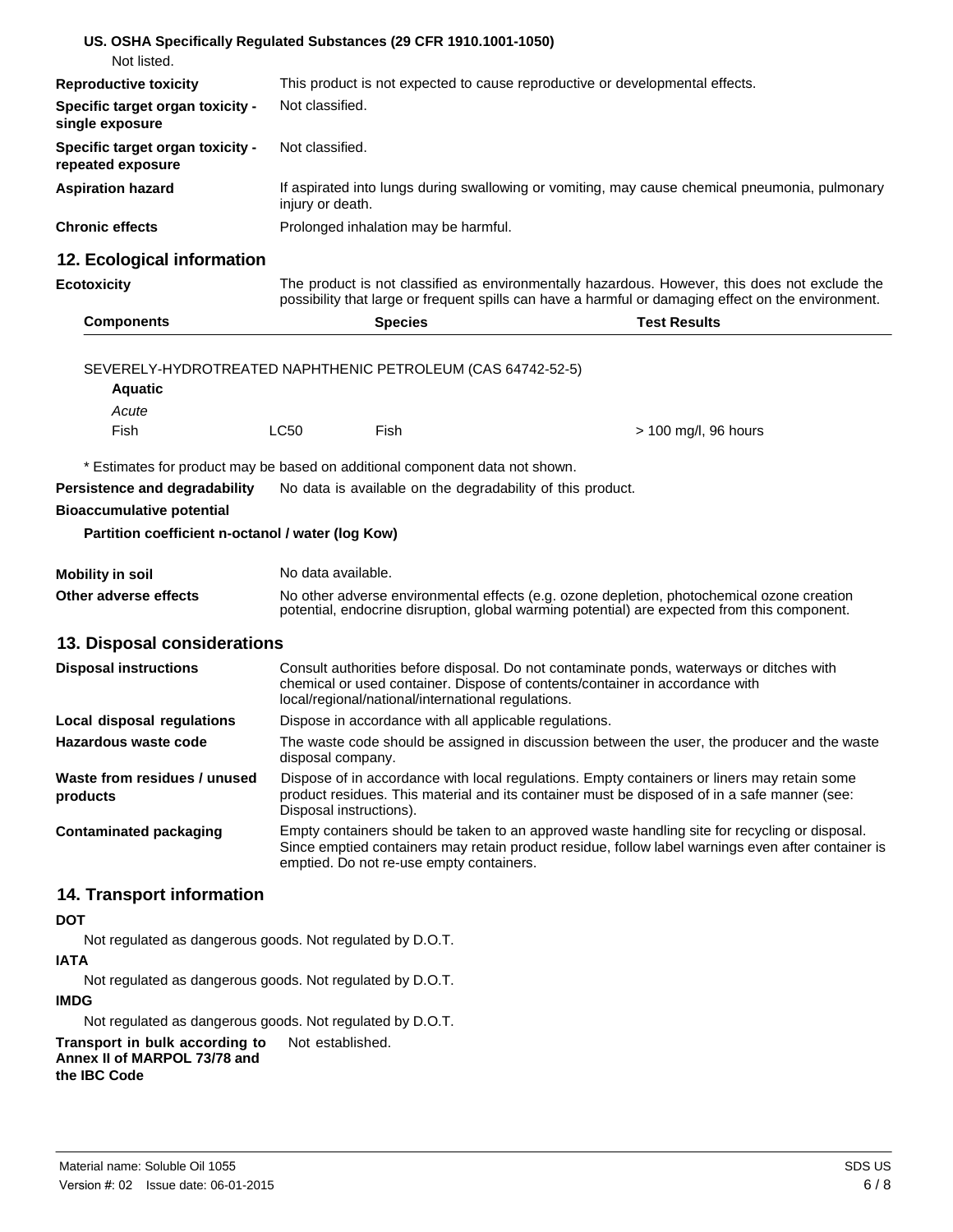#### **15. Regulatory information**

| 15. Regulatory information                                                  |                                                                                                                                 |                                                                                                                                                                                                                                                                                                                                   |                                  |
|-----------------------------------------------------------------------------|---------------------------------------------------------------------------------------------------------------------------------|-----------------------------------------------------------------------------------------------------------------------------------------------------------------------------------------------------------------------------------------------------------------------------------------------------------------------------------|----------------------------------|
| <b>US federal regulations</b>                                               |                                                                                                                                 | This product is a "Hazardous Chemical" as defined by the OSHA Hazard Communication<br>Standard, 29 CFR 1910.1200. It may be reportable under the provisions of SARA Sections 311<br>and 312 if specific threshold criteria are met or exceeded.                                                                                   |                                  |
|                                                                             | TSCA Section 12(b) Export Notification (40 CFR 707, Subpt. D)                                                                   |                                                                                                                                                                                                                                                                                                                                   |                                  |
| Not regulated.                                                              |                                                                                                                                 |                                                                                                                                                                                                                                                                                                                                   |                                  |
| <b>CERCLA Hazardous Substance List (40 CFR 302.4)</b>                       |                                                                                                                                 |                                                                                                                                                                                                                                                                                                                                   |                                  |
| Not listed.<br><b>SARA 304 Emergency release notification</b>               |                                                                                                                                 |                                                                                                                                                                                                                                                                                                                                   |                                  |
| Not regulated.                                                              | US. OSHA Specifically Regulated Substances (29 CFR 1910.1001-1050)                                                              |                                                                                                                                                                                                                                                                                                                                   |                                  |
| Not listed.                                                                 |                                                                                                                                 |                                                                                                                                                                                                                                                                                                                                   |                                  |
| Superfund Amendments and Reauthorization Act of 1986 (SARA)                 |                                                                                                                                 |                                                                                                                                                                                                                                                                                                                                   |                                  |
| <b>Hazard categories</b>                                                    | Immediate Hazard - Yes<br>Delayed Hazard -<br>No.<br>Fire Hazard -<br>No.<br>Pressure Hazard -<br>No.<br>Reactivity Hazard - No |                                                                                                                                                                                                                                                                                                                                   |                                  |
| <b>SARA 302 Extremely hazardous substance</b>                               |                                                                                                                                 |                                                                                                                                                                                                                                                                                                                                   |                                  |
| Not listed.                                                                 |                                                                                                                                 |                                                                                                                                                                                                                                                                                                                                   |                                  |
| SARA 311/312 Hazardous<br>chemical                                          | Yes                                                                                                                             |                                                                                                                                                                                                                                                                                                                                   |                                  |
| SARA 313 (TRI reporting)<br>Not regulated.                                  |                                                                                                                                 |                                                                                                                                                                                                                                                                                                                                   |                                  |
| Other federal regulations                                                   |                                                                                                                                 |                                                                                                                                                                                                                                                                                                                                   |                                  |
|                                                                             | Clean Air Act (CAA) Section 112 Hazardous Air Pollutants (HAPs) List                                                            |                                                                                                                                                                                                                                                                                                                                   |                                  |
| Not regulated.                                                              |                                                                                                                                 |                                                                                                                                                                                                                                                                                                                                   |                                  |
|                                                                             | Clean Air Act (CAA) Section 112(r) Accidental Release Prevention (40 CFR 68.130)                                                |                                                                                                                                                                                                                                                                                                                                   |                                  |
| Not regulated.                                                              |                                                                                                                                 |                                                                                                                                                                                                                                                                                                                                   |                                  |
| <b>Safe Drinking Water Act</b><br>(SDWA)                                    | Not regulated.                                                                                                                  |                                                                                                                                                                                                                                                                                                                                   |                                  |
| <b>Food and Drug</b>                                                        | Not regulated.                                                                                                                  |                                                                                                                                                                                                                                                                                                                                   |                                  |
| <b>Administration (FDA)</b>                                                 |                                                                                                                                 |                                                                                                                                                                                                                                                                                                                                   |                                  |
| <b>US state regulations</b>                                                 |                                                                                                                                 | US. California Controlled Substances. CA Department of Justice (California Health and Safety Code Section 11100)                                                                                                                                                                                                                  |                                  |
| Not listed.<br>US. Massachusetts RTK - Substance List                       |                                                                                                                                 |                                                                                                                                                                                                                                                                                                                                   |                                  |
| Not regulated.                                                              |                                                                                                                                 |                                                                                                                                                                                                                                                                                                                                   |                                  |
|                                                                             | US. New Jersey Worker and Community Right-to-Know Act                                                                           |                                                                                                                                                                                                                                                                                                                                   |                                  |
| Not listed.                                                                 |                                                                                                                                 |                                                                                                                                                                                                                                                                                                                                   |                                  |
|                                                                             | US. Pennsylvania Worker and Community Right-to-Know Law                                                                         |                                                                                                                                                                                                                                                                                                                                   |                                  |
| Not listed.<br><b>US. Rhode Island RTK</b>                                  |                                                                                                                                 |                                                                                                                                                                                                                                                                                                                                   |                                  |
| Not regulated.                                                              |                                                                                                                                 |                                                                                                                                                                                                                                                                                                                                   |                                  |
| <b>Quality Management</b><br>District (SCAQMD) Rule<br>1144 (VOC Emissions) | % to maintain compliance.                                                                                                       | <b>California South Coast Air</b> This product is subject to SCAQMD Rule 1144; it is compliant and may be sold and used in the<br>SCAQMD. The VOC content of the product is 95 g/L, measured by ASTM Method E-1868-10. This<br>product has a specified use dilution VOC limit of 75 g/L, the maximum dilution concentration is 79 |                                  |
| US. California Proposition 65                                               | any chemicals currently listed as carcinogens or reproductive toxins.                                                           | California Safe Drinking Water and Toxic Enforcement Act of 1986 (Proposition 65): This material is not known to contain                                                                                                                                                                                                          |                                  |
| <b>International Inventories</b>                                            |                                                                                                                                 |                                                                                                                                                                                                                                                                                                                                   |                                  |
| Country(s) or region                                                        | Inventory name                                                                                                                  |                                                                                                                                                                                                                                                                                                                                   | On inventory or exempt (yes/no)* |
| Canada                                                                      | Domestic Substances List (DSL)                                                                                                  |                                                                                                                                                                                                                                                                                                                                   | Yes                              |

Canada **Non-Domestic Substances List (NDSL)** Non-Canada No